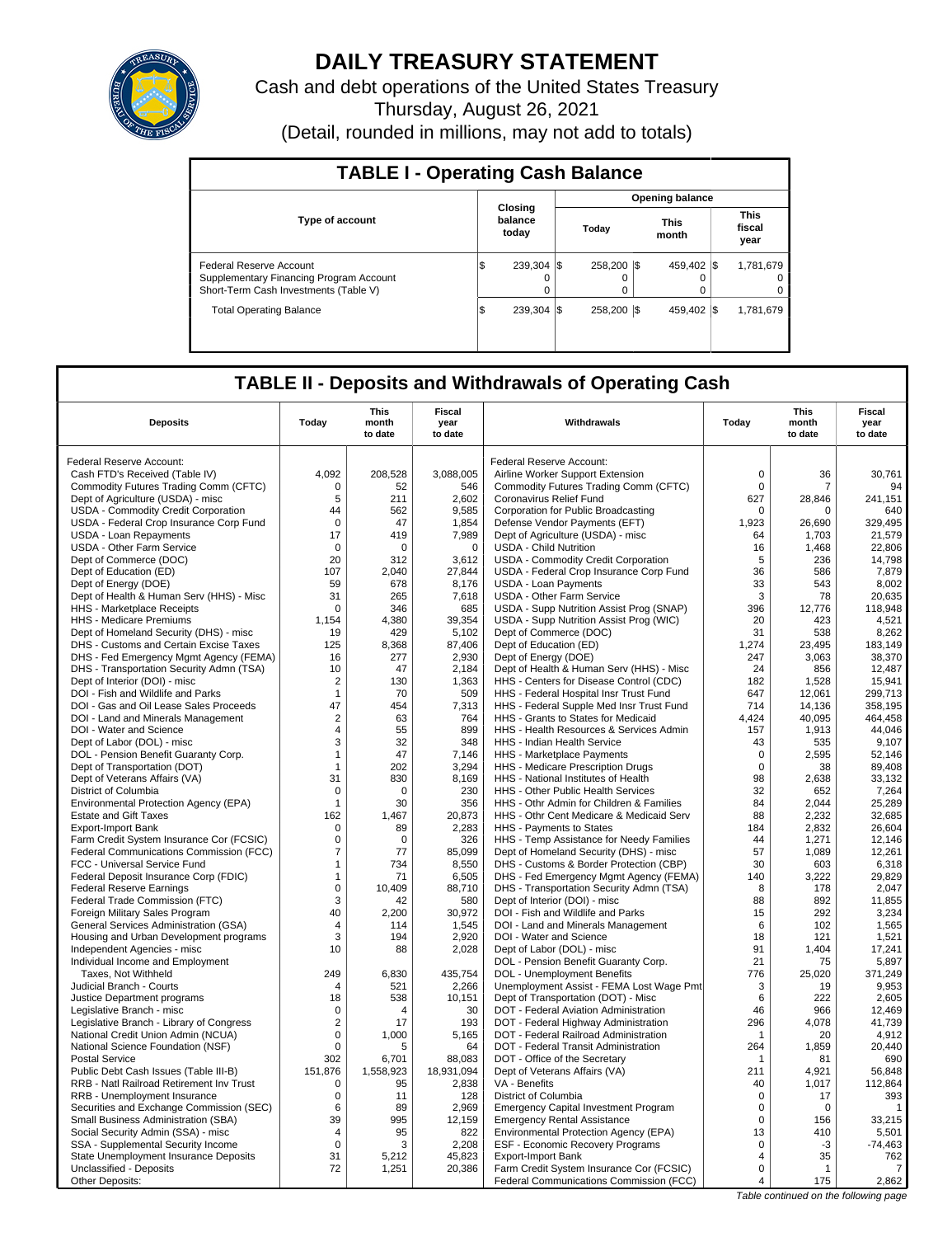|                                                                        |             |                          |                                  | <b>TABLE II cont. - Deposits and Withdrawals of Operating Cash</b>   |                      |                                  |                                    |
|------------------------------------------------------------------------|-------------|--------------------------|----------------------------------|----------------------------------------------------------------------|----------------------|----------------------------------|------------------------------------|
| <b>Deposits</b>                                                        | Today       | This<br>month<br>to date | Fiscal<br>year<br>to date        | Withdrawals                                                          | Today                | This<br>month<br>to date         | Fiscal<br>year<br>to date          |
| Federal Housing Admin: Note Sales                                      | 72          | 1,653                    | 19,365                           | FCC - Universal Service Fund                                         | $\overline{0}$       | 247                              | 7,496                              |
| Thrift Savings Plan Transfer                                           | 985         | 3,277                    | 43,409                           | Federal Deposit Insurance Corp (FDIC)                                | 5                    | 32                               | 834                                |
|                                                                        |             |                          |                                  | Federal Employees Insurance Payments                                 | 598                  | 7,083                            | 81,165                             |
|                                                                        |             |                          |                                  | Federal Salaries (EFT)                                               | 834                  | 15,568                           | 188,858                            |
|                                                                        |             |                          |                                  | Federal Trade Commission (FTC)                                       | 1                    | 70                               | 523                                |
|                                                                        |             |                          |                                  | General Services Administration (GSA)                                | 96                   | 2.145                            | 24.467                             |
|                                                                        |             |                          |                                  | Housing and Urban Development programs                               | 109                  | 5,936                            | 65,920                             |
|                                                                        |             |                          |                                  | Independent Agencies - misc                                          | 20                   | 328                              | 3,560                              |
|                                                                        |             |                          |                                  | Interest on Treasury Securities                                      | 3                    | 52,361                           | 277,415                            |
|                                                                        |             |                          |                                  | IRS - Advanced Child Tax Credit (EFT)                                | $\Omega$             | 11,829                           | 24,565                             |
|                                                                        |             |                          |                                  | IRS - Economic Impact Payments (EFT)                                 | $\mathbf 0$          | 931                              | 442,620                            |
|                                                                        |             |                          |                                  | IRS Tax Refunds Business (EFT)                                       | 22                   | 1,595                            | 28,209                             |
|                                                                        |             |                          |                                  | IRS Tax Refunds Individual (EFT)                                     | 154                  | 13,556                           | 332,279                            |
|                                                                        |             |                          |                                  | Judicial Branch - Courts                                             | 3                    | 470                              | 1,952                              |
|                                                                        |             |                          |                                  | Justice Department programs                                          | 93                   | 1,741                            | 19,268                             |
|                                                                        |             |                          |                                  | Legislative Branch - misc                                            | 1                    | 86                               | 1,133                              |
|                                                                        |             |                          |                                  | Legislative Branch - Library of Congress                             | $\overline{2}$       | 29                               | 670                                |
|                                                                        |             |                          |                                  | <b>NASA</b>                                                          | 93                   |                                  |                                    |
|                                                                        |             |                          |                                  |                                                                      |                      | 1,779                            | 18,249                             |
|                                                                        |             |                          |                                  | National Credit Union Admin (NCUA)                                   | 890<br>35            | 895<br>700                       | 2,741                              |
|                                                                        |             |                          |                                  | National Science Foundation (NSF)                                    |                      |                                  | 6,205                              |
|                                                                        |             |                          |                                  | Postal Service Money Orders and Other                                | 93                   | 2.833                            | 38,611                             |
|                                                                        |             |                          |                                  | Public Debt Cash Redemp. (Table III-B)                               | 155,953              | 1,483,461                        | 17,650,205                         |
|                                                                        |             |                          |                                  | Railroad Retirement Board (RRB) - misc                               | $\mathbf 0$          | $\mathbf{1}$                     | 43                                 |
|                                                                        |             |                          |                                  | <b>RRB - Benefit Payments</b>                                        | $\mathbf 0$          | 1,162                            | 12,882                             |
|                                                                        |             |                          |                                  | Securities and Exchange Commission (SEC)                             | $\overline{2}$       | 112                              | 1,122                              |
|                                                                        |             |                          |                                  | Small Business Administration (SBA)                                  | 4,285                | 84,296                           | 633,557                            |
|                                                                        |             |                          |                                  | Social Security Admin (SSA) - misc                                   | 10                   | 312                              | 4,208                              |
|                                                                        |             |                          |                                  | SSA - Benefits Payments                                              | 55                   | 84,403                           | 915,739                            |
|                                                                        |             |                          |                                  | SSA - Supplemental Security Income                                   | $\overline{7}$       | 225                              | 50,189                             |
|                                                                        |             |                          |                                  | <b>Transportation Services</b>                                       | 6                    | 1,004                            | 1,004                              |
|                                                                        |             |                          |                                  | Other Withdrawals:                                                   |                      |                                  |                                    |
|                                                                        |             |                          |                                  | International Monetary Fund                                          | 51                   | 223                              | 5,129                              |
|                                                                        |             |                          |                                  | <b>State Department</b>                                              | 67                   | 1,323                            | 15,973                             |
|                                                                        |             |                          |                                  | Thrift Savings Plan Transfer                                         | 57                   | 4,266                            | 71,454                             |
|                                                                        |             |                          |                                  | Unclassified                                                         | 1,502                | 27,633                           | 308,368                            |
| <b>Total Other Deposits</b><br>Change in Balance of Uncollected        | 1,058       | 5,236                    | 76,291                           | Total, Other Withdrawals                                             | 1,677                | 43,901                           | 691,859                            |
| Funds                                                                  | $\mathsf 0$ | 0                        | $\mathbf 0$                      |                                                                      |                      |                                  |                                    |
| <b>Transfers from Depositaries</b>                                     | $\Omega$    | $\Omega$                 | 0                                | <b>Transfers to Depositaries</b>                                     | $\Omega$             | $\Omega$                         | $\Omega$                           |
|                                                                        |             |                          |                                  |                                                                      |                      |                                  |                                    |
| <b>Total Federal Reserve Account</b>                                   | 159,684     | 1,831,885                | 23,212,698                       | <b>Total Federal Reserve Account</b>                                 | 178,580              | 2,051,984                        | 24,755,073                         |
| Short-Term Cash Investments:<br>Transfers from Federal Reserve Account |             |                          |                                  | Short-Term Cash Investments:<br>Transfers to Federal Reserve Account |                      |                                  |                                    |
| (Table V)                                                              | $\mathbf 0$ | $\Omega$                 | $\mathbf 0$                      | (Table V)                                                            | $\Omega$             | ŋ                                |                                    |
| Total Deposits (excluding transfers)                                   | IS.         |                          | 159,684 \$1,831,885 \$23,212,698 | Total Withdrawals (excluding transfers)                              | Ŝ.                   | 178,580 \$2,051,984 \$24,755,073 |                                    |
|                                                                        |             |                          |                                  |                                                                      | Ŝ.                   |                                  |                                    |
|                                                                        |             |                          |                                  | Net Change in Operating Cash Balance                                 | $-18,896$ $\sqrt{5}$ |                                  | $-220,098$ $\vert 1,542,375 \vert$ |

|                                          |                                          |     |                           |  |                    | <b>TABLE III-A - Public Debt Transactions</b> |  |                                 |  |                           |             |
|------------------------------------------|------------------------------------------|-----|---------------------------|--|--------------------|-----------------------------------------------|--|---------------------------------|--|---------------------------|-------------|
| <b>Issues</b>                            | <b>This</b><br>Today<br>month<br>to date |     | Fiscal<br>vear<br>to date |  | <b>Redemptions</b> |                                               |  | <b>This</b><br>month<br>to date |  | Fiscal<br>vear<br>to date |             |
| Marketable:                              |                                          |     |                           |  |                    | Marketable:                                   |  |                                 |  |                           |             |
| Bills:                                   |                                          |     |                           |  |                    | <b>Bills</b>                                  |  | 153,961 \$                      |  | $1,161,369$ $\sqrt{5}$    | 15,018,410  |
| <b>Regular Series</b>                    | 109,956 \$                               |     | 812,346 \$                |  | 9,822,473          | <b>Notes</b>                                  |  | $\Omega$                        |  | 269,062                   | 2,052,315   |
| <b>Cash Management Series</b>            | 40,000                                   |     | 270,008                   |  | 4,230,142          | <b>Bonds</b>                                  |  |                                 |  | 9,506                     | 29,649      |
| <b>Notes</b>                             |                                          |     | 374,374                   |  | 3,765,170          | <b>Federal Financing Bank</b>                 |  |                                 |  |                           | 1,209       |
| <b>Bonds</b>                             |                                          |     | 65.344                    |  | 628,868            | Nonmarketable:                                |  |                                 |  |                           |             |
| Inflation-Protected Securities Increment | 481                                      |     | 12,847                    |  | 73,513             | United States Savings Securities              |  | 33                              |  | 742                       | 9,532       |
| Federal Financing Bank                   |                                          |     | ŋ                         |  | $\Omega$           | <b>Government Account Series</b>              |  | 303,244                         |  | 6,308,982                 | 94,896,154  |
| Nonmarketable:                           |                                          |     |                           |  |                    | Hope Bonds                                    |  |                                 |  |                           |             |
| United States Savings Securities:        |                                          |     |                           |  |                    | <b>Domestic Series</b>                        |  |                                 |  |                           | 71,549      |
| Cash Issue Price                         | 5                                        |     | 110                       |  | 1,342              | <b>Foreign Series</b>                         |  |                                 |  |                           |             |
| Interest Increment                       |                                          |     | 350                       |  | 3,612              | <b>State and Local Series</b>                 |  | 59                              |  | 9,742                     | 94,200      |
| <b>Government Account Series</b>         | 306,826                                  |     | 6,219,882                 |  | 95,012,232         | Other                                         |  | 1,900                           |  | 33,040                    | 374,550     |
| Hope Bonds                               |                                          |     |                           |  | n                  |                                               |  |                                 |  |                           |             |
| <b>Domestic Series</b>                   |                                          |     |                           |  |                    |                                               |  |                                 |  |                           |             |
| <b>Foreign Series</b>                    |                                          |     |                           |  |                    |                                               |  |                                 |  |                           |             |
| State and Local Series                   | 30                                       |     | 4,012                     |  | 117,292            |                                               |  |                                 |  |                           |             |
| Other                                    | 1,912                                    |     | 33,036                    |  | 375,099            | <b>Total Redemptions</b>                      |  | 459,197 \$                      |  | 7,792,443                 | 112,547,568 |
| <b>Total Issues</b>                      | 459,211                                  | l\$ | 7,792,310 \$              |  | 114,029,765        | Net Change in Public Debt Outstanding         |  | $14 \text{ }  $ \$              |  | $-133$ $\sqrt{3}$         | 1,482,198   |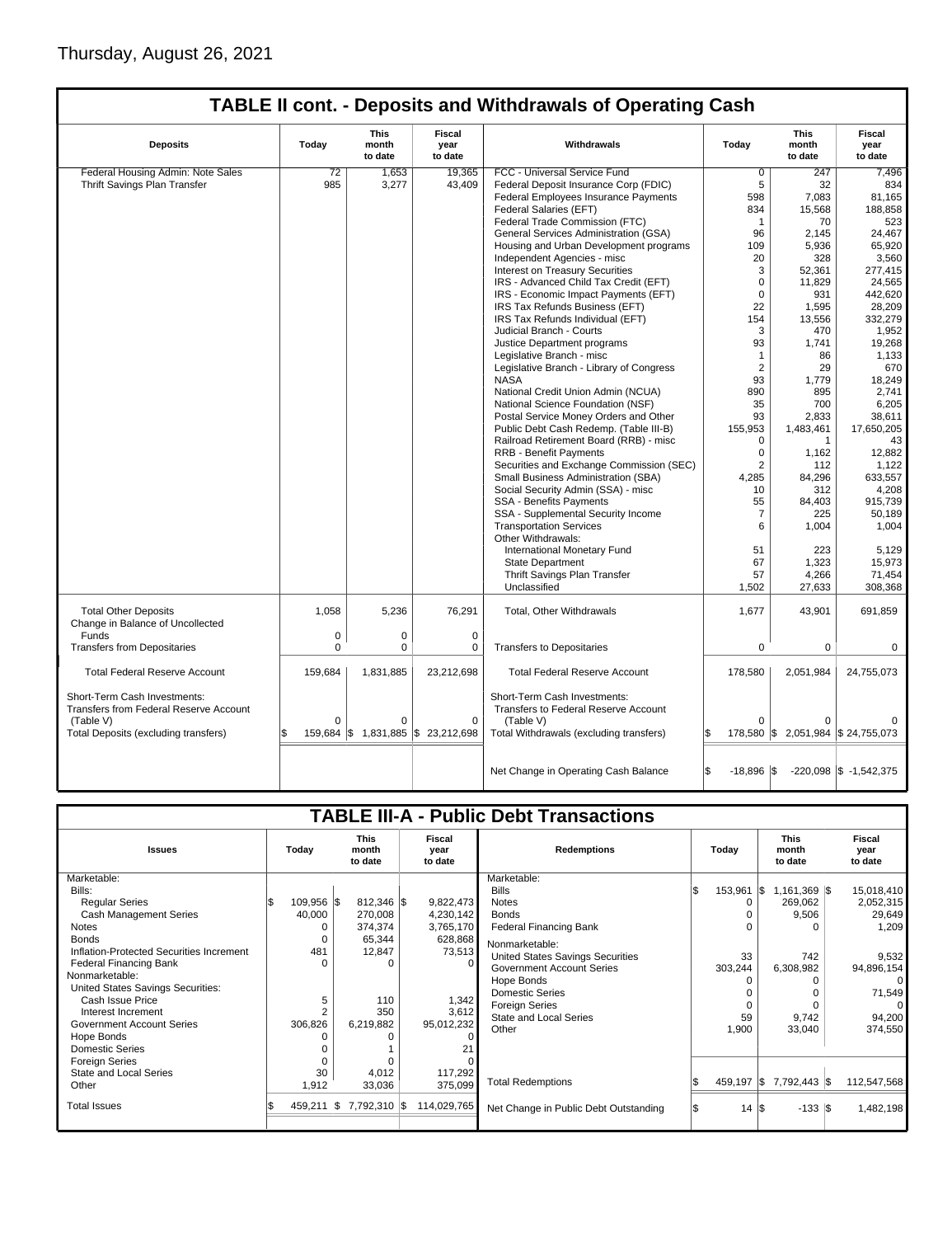| <b>TABLE III-B - Adjustment of Public Debt</b><br><b>Transactions to Cash Basis</b>                                                                                                                                                                                                                                                                                                                |     |                                                                 |     |                                                               |                                                                                        |  |  |  |  |  |  |
|----------------------------------------------------------------------------------------------------------------------------------------------------------------------------------------------------------------------------------------------------------------------------------------------------------------------------------------------------------------------------------------------------|-----|-----------------------------------------------------------------|-----|---------------------------------------------------------------|----------------------------------------------------------------------------------------|--|--|--|--|--|--|
| <b>Transactions</b>                                                                                                                                                                                                                                                                                                                                                                                |     | Today                                                           |     | <b>This</b><br>month<br>to date                               | <b>Fiscal</b><br>year<br>to date                                                       |  |  |  |  |  |  |
| Public Debt Cash Issues:<br>Public Debt Issues (Table III-A)<br>Premium on New Issues<br>Discount on New Issues:<br>Bills $(-)$<br>Bonds and Notes (-)<br>Federal Financing Bank (-)<br>Government Account Transactions (-)<br>Hope Bonds (-)<br>Interest Increment on United States<br>Savings Securities (-)<br>Inflation-Protected Securities Increment<br><b>Total Public Debt Cash Issues</b> | \$  | 459.211<br>0<br>26<br>$\Omega$<br>0<br>306,826<br>n<br>2<br>481 | I\$ | 1,556<br>171<br>1.693<br>0<br>6,219,882<br>ი<br>350<br>12,847 | 7,792,310   \$14,029,765<br>21,067<br>2,691<br>28,815<br>95,012,232<br>3.612<br>72,389 |  |  |  |  |  |  |
| Deposited in Federal Reserve Account                                                                                                                                                                                                                                                                                                                                                               | S.  | 151,876                                                         | l\$ |                                                               | 1,558,923 \$18,931,094                                                                 |  |  |  |  |  |  |
| <b>Public Debt Cash Redemptions:</b><br>Public Debt Redemptions (Table III-A)<br>Premium on Debt Buyback Operation<br>Discount on Debt Buyback Operation (-)<br>Federal Financing Bank (-)<br>Government Account Transactions (-)<br>Hope Bonds (-)<br><b>Total Public Debt Cash Redemptions</b>                                                                                                   | l\$ | 459,197<br>0<br>o<br>U<br>303,244<br>ი                          | I\$ | O<br>o<br>o<br>6,308,982<br>ŋ                                 | 7,792,443   \$12,547,568<br>1,209<br>94,896,154                                        |  |  |  |  |  |  |
| Withdrawn from Federal Reserve Acct.                                                                                                                                                                                                                                                                                                                                                               | \$  | $155,953$ $\sqrt{5}$                                            |     | 1,483,461                                                     | \$17,650,205                                                                           |  |  |  |  |  |  |

| <b>TABLE III-C - Debt Subject to Limit</b>                                        |                             |                                                                                                     |                           |                           |  |  |  |  |  |  |  |
|-----------------------------------------------------------------------------------|-----------------------------|-----------------------------------------------------------------------------------------------------|---------------------------|---------------------------|--|--|--|--|--|--|--|
|                                                                                   | Closing                     | Opening balance                                                                                     |                           |                           |  |  |  |  |  |  |  |
| <b>Balance Transactions</b>                                                       | balance<br>todav            | Today                                                                                               |                           | Fiscal<br>year            |  |  |  |  |  |  |  |
| Debt Held by the Public<br>Intragovernmental Holdings<br><b>Total Public Debt</b> | \$22,241,123<br>6,186,466   | \$22,248,957<br>6,178,617                                                                           | \$22,284,628<br>6,143,094 | \$21,018,952<br>5,926,439 |  |  |  |  |  |  |  |
| Outstanding<br>Less: Debt Not<br>Subject to Limit:                                | 28,427,589                  | 28,427,575                                                                                          | 28,427,722                | 26,945,391                |  |  |  |  |  |  |  |
| Other Debt                                                                        | 478                         | 478                                                                                                 | 478                       | 478                       |  |  |  |  |  |  |  |
| <b>Unamortized Discount</b>                                                       | 19,620                      | 19,606                                                                                              | 19,753                    | 17,271                    |  |  |  |  |  |  |  |
| <b>Federal Financing Bank</b>                                                     | 6,053                       | 6,053                                                                                               | 6,053                     | 7,262                     |  |  |  |  |  |  |  |
| Hope Bonds<br>Plus: Other Debt Subject to Limit<br>Guaranteed Debt of             | $\Omega$                    | $\Omega$                                                                                            | O                         | n                         |  |  |  |  |  |  |  |
| Government Agencies                                                               | $\Omega$                    | $\Omega$                                                                                            | $\Omega$                  | $\Omega$                  |  |  |  |  |  |  |  |
| <b>Total Public Debt</b><br>Subject to Limit                                      |                             | $\frac{1}{2}$ 28,401,438 $\frac{1}{2}$ 28,401,438 $\frac{1}{2}$ 28,401,438 $\frac{1}{2}$ 26,920,380 |                           |                           |  |  |  |  |  |  |  |
| <b>Statutory Debt Limit</b>                                                       | $$28,401,463$ $$28,401,463$ |                                                                                                     | $\$28,401,463$            | SUSP-1                    |  |  |  |  |  |  |  |
|                                                                                   |                             |                                                                                                     |                           |                           |  |  |  |  |  |  |  |

|--|

| <b>TABLE IV - Federal Tax Deposits</b>                                                                                                                                                                                                 |                                                      |                                                             |                                                                      |
|----------------------------------------------------------------------------------------------------------------------------------------------------------------------------------------------------------------------------------------|------------------------------------------------------|-------------------------------------------------------------|----------------------------------------------------------------------|
| Classification                                                                                                                                                                                                                         | Today                                                | <b>This</b><br>month<br>to date                             | Fiscal<br>year<br>to date                                            |
| Withheld Income and Employment Taxes<br>Individual Income Taxes<br><b>Railroad Retirement Taxes</b><br>Excise Taxes<br><b>Corporation Income Taxes</b><br><b>Federal Unemployment Taxes</b><br>Estate and Gift Taxes & Misc IRS Rcpts. | \$<br>$3,388$ \$<br>424<br>37<br>451<br>45<br>1<br>1 | $201,338$ \$<br>5,527<br>399<br>4.938<br>3,907<br>585<br>91 | 2,469,302<br>332,588<br>4,794<br>64,652<br>309,440<br>6,350<br>4,528 |
| Total                                                                                                                                                                                                                                  | \$<br>4,347                                          | 1\$<br>216,785                                              | 1\$<br>3,191,654                                                     |
| Cash Federal Tax Deposits:<br><b>Direct</b><br><b>Through Depositaries</b>                                                                                                                                                             | \$<br>131<br>3,961                                   | l\$<br>$2,163$ $\sqrt{3}$<br>206,364                        | 27,762<br>3,060,243                                                  |
| <b>Total Cash FTD's</b>                                                                                                                                                                                                                | <b>S</b><br>4,092                                    | 1\$<br>208,528                                              | 1\$<br>3,088,005                                                     |
| <b>Inter-agency Transfers</b>                                                                                                                                                                                                          | 255                                                  | 8,258                                                       | 103,649                                                              |
| Total                                                                                                                                                                                                                                  | l\$<br>4,347                                         | 1\$<br>216,785                                              | 1\$<br>3,191,654                                                     |
|                                                                                                                                                                                                                                        |                                                      |                                                             |                                                                      |

|                                              |   |   |     |          |     |   | <i><b>JEE FUULIUIE</b></i> |  |  |  |  |
|----------------------------------------------|---|---|-----|----------|-----|---|----------------------------|--|--|--|--|
| <b>TABLE V - Short-Term Cash Investments</b> |   |   |     |          |     |   |                            |  |  |  |  |
|                                              |   |   |     |          |     |   |                            |  |  |  |  |
| <b>Balance Transactions</b>                  |   | А |     | в        | С   |   | <b>Total</b>               |  |  |  |  |
| Opening Balance Today<br>Deposits:           | S | 0 | 1\$ | $\Omega$ | I\$ | 0 | l\$                        |  |  |  |  |
| <b>Transfers to Depositaries</b>             |   | O |     | 0        |     | 0 |                            |  |  |  |  |
| <b>Special Direct Investment</b>             |   | O |     | 0        |     | 0 |                            |  |  |  |  |
| Term Investment                              |   | O |     | 0        |     | 0 |                            |  |  |  |  |
| Repo Investment                              |   | O |     | $\Omega$ |     | 0 |                            |  |  |  |  |
| Withdrawals:                                 |   |   |     |          |     |   |                            |  |  |  |  |
| <b>Treasury Initiated</b>                    |   | O |     | 0        |     | O |                            |  |  |  |  |
| Depositary Initiated                         |   | O |     | 0        |     | 0 |                            |  |  |  |  |
| <b>Special Direct Investment</b>             |   | Ω |     | 0        |     | 0 |                            |  |  |  |  |
| <b>Term Investment</b>                       |   | O |     | 0        |     | O |                            |  |  |  |  |
| Repo Investment                              |   | O |     | 0        |     | 0 |                            |  |  |  |  |
| Closing Balance Today                        |   | 0 | l\$ | 0        | I\$ | 0 | I\$                        |  |  |  |  |

| <b>TABLE VI - Income Tax Refunds Issued</b> |     |          |    |                                 |  |                           |  |  |  |  |  |
|---------------------------------------------|-----|----------|----|---------------------------------|--|---------------------------|--|--|--|--|--|
| Classification                              |     | Today    |    | <b>This</b><br>month<br>to date |  | Fiscal<br>year<br>to date |  |  |  |  |  |
| IRS - Advanced Child Tax Credit (Checks)    | l\$ | 0        | 13 | $3.943$ $\frac{1}{3}$           |  | 5,999                     |  |  |  |  |  |
| IRS - Advanced Child Tax Credit (EFT)       |     | 0        |    | 11.829                          |  | 24,565                    |  |  |  |  |  |
| IRS - Economic Impact Payments (Checks)     |     | 2        |    | 843                             |  | 85.737                    |  |  |  |  |  |
| IRS - Economic Impact Payments (EFT)        |     | $\Omega$ |    | 931                             |  | 442.620                   |  |  |  |  |  |
| IRS Tax Refunds Business (Checks)           |     | 37       |    | 9.048                           |  | 61.702                    |  |  |  |  |  |
| IRS Tax Refunds Business (EFT)              |     | 22       |    | 1.595                           |  | 28.209                    |  |  |  |  |  |
| IRS Tax Refunds Individual (Checks)         |     | 83       |    | 3,858                           |  | 60.992                    |  |  |  |  |  |
| IRS Tax Refunds Individual (EFT)            |     | 154      |    | 13,556                          |  | 332,279                   |  |  |  |  |  |

### **Daily Treasury Statement Footnotes:**

#### **General Footnotes and Statements:**

This statement summarizes the United States Treasury's cash and debt operations for the Federal Government. Treasury's operating cash is maintained in an account at the Federal Reserve Bank of New York and in short-term cash investments. Treasury minimized and then suspended its short-term cash investment program beginning in November 2008, but anticipates investing again when market conditions warrant. Major information sources include: Federal Reserve Banks, Treasury Regional Financial Centers, Internal Revenue Service Centers, various electronic systems, and information on the Public Debt. Information is presented on a modified cash basis. Deposits are reflected as received and withdrawals are reflected as processed.SOURCE: Bureau of the Fiscal Service, Department of the Treasury. Note: The Daily Treasury Statement (DTS) is available by 4:00 p.m. the following business day on the Fiscal Service website https://fiscal.treasury.gov/reports-statements/dts/. For more information, call the Cash Reporting Branch at 202-874-9789.

#### **TABLE III-A – Public Debt Transactions**

Stated at face value except for savings and retirement plan securities which are stated at current redemption value.